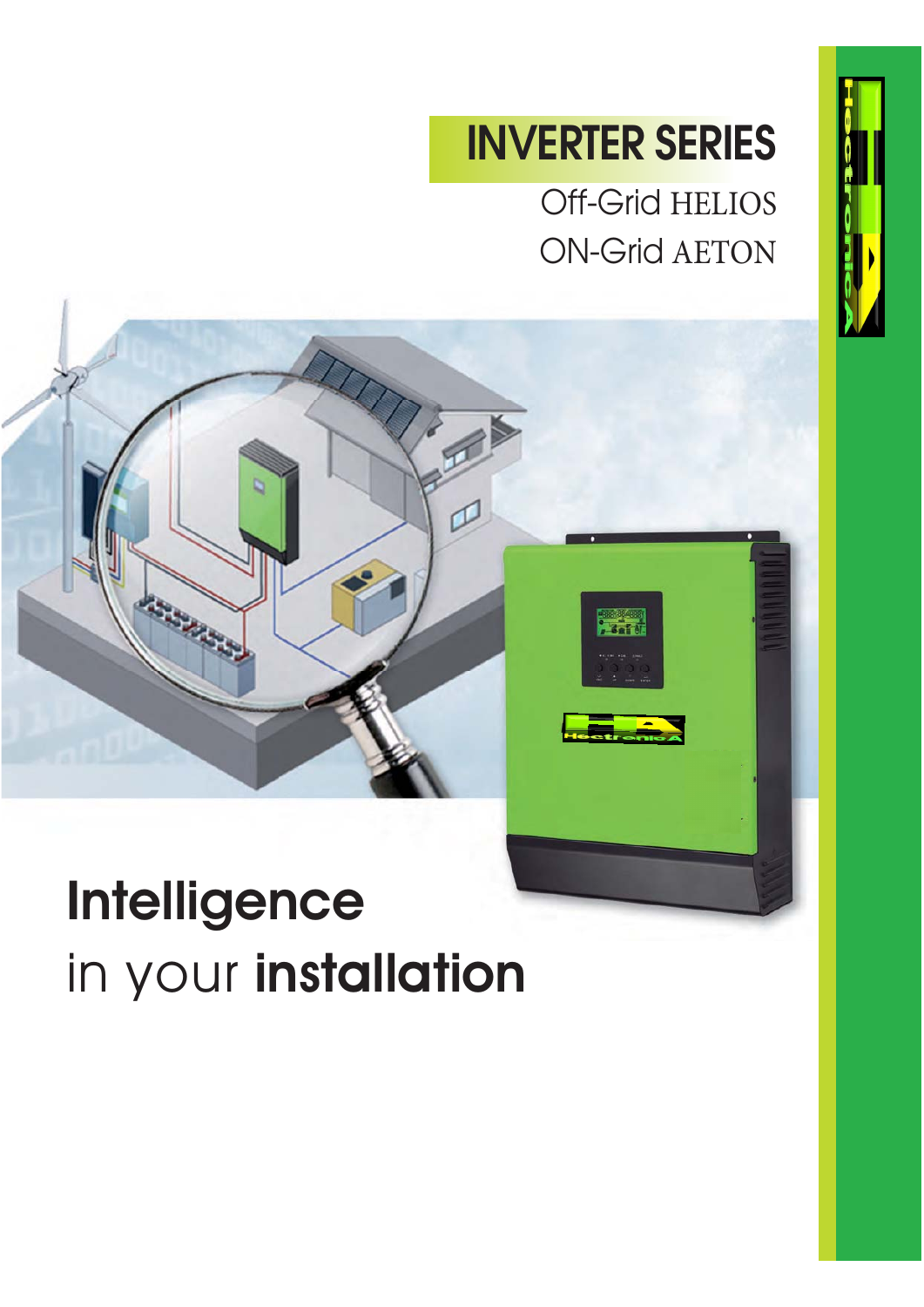

### **HELIOS TOP** Off-Grid



- Pure sine wave inverter
- Built-in MPPT solar charge controller
- Selectable input voltage range for home appliances and personal computers
- Selectable charging current based on applications
- Cofigurable AC/Solar input priority via LCD setting
- Compatible to mains voltage or generator power
- Auto restart while AC is recovering
- Overload and short circuit protection
- Smart battery charger design for optimized battery performance
- Cold start function
- Optional remote panel available

| <b>MODEL</b>                             | <b>HELIOS 2K-24</b>                                       | HELIOS 2K-48                                                                                                                                                                     | <b>HELIOS 3K-24</b>                                           | <b>HELIOS 3K-48</b> |  |  |  |  |
|------------------------------------------|-----------------------------------------------------------|----------------------------------------------------------------------------------------------------------------------------------------------------------------------------------|---------------------------------------------------------------|---------------------|--|--|--|--|
| <b>Rated Power</b>                       | 2000VA/1600W                                              | 2000VA/1600W                                                                                                                                                                     | 3000VA/2400W                                                  | 3000VA/2400W        |  |  |  |  |
| <b>INPUT</b>                             |                                                           |                                                                                                                                                                                  |                                                               |                     |  |  |  |  |
| Voltage                                  | 120 VAC or 230 VAC                                        |                                                                                                                                                                                  |                                                               | <b>230 VAC</b>      |  |  |  |  |
| Selectable Voltage Range                 |                                                           | 95-140 VAC or 170-280 VAC (For Personal Computers)<br>170-280 VAC (For Personal Computers)<br>65-140 VAC or 90-280 VAC (For Home Appliances)<br>90-280 VAC (For Home Appliances) |                                                               |                     |  |  |  |  |
| <b>Frequency Range</b>                   |                                                           |                                                                                                                                                                                  | 50 Hz/60 Hz (Auto sensing)                                    |                     |  |  |  |  |
| <b>OUTPUT</b>                            |                                                           |                                                                                                                                                                                  |                                                               |                     |  |  |  |  |
| AC Voltage Regulation (Batt. Mode)       | 110/120 VAC $\pm$ 5% (User selectable) or 230VAC $\pm$ 5% |                                                                                                                                                                                  |                                                               | $230VAC \pm 5%$     |  |  |  |  |
| Surge Power                              |                                                           | 4000VA                                                                                                                                                                           |                                                               | 6000VA              |  |  |  |  |
| Efficiency (Peak)                        |                                                           |                                                                                                                                                                                  | $90\% - 93\%$                                                 |                     |  |  |  |  |
| <b>Transfer Time</b>                     |                                                           |                                                                                                                                                                                  | 10 ms (For Personal Computers)<br>20 ms (For Home Appliances) |                     |  |  |  |  |
| Waveform                                 |                                                           |                                                                                                                                                                                  | Pure sine wave                                                |                     |  |  |  |  |
| <b>BATTERY</b>                           |                                                           |                                                                                                                                                                                  |                                                               |                     |  |  |  |  |
| <b>Battery Voltage</b>                   | 24 VDC                                                    | 48 VDC                                                                                                                                                                           | 24 VDC                                                        | 48 VDC              |  |  |  |  |
| <b>Floating Charge Voltage</b>           | 27 VDC                                                    | 54 VDC                                                                                                                                                                           | 27 VDC                                                        | 54 VDC              |  |  |  |  |
| Overcharge Protection                    | 31 VDC                                                    | 62 VDC                                                                                                                                                                           | 31 VDC                                                        | 62 VDC              |  |  |  |  |
| <b>SOLAR CHARGER &amp; AC CHARGER</b>    |                                                           |                                                                                                                                                                                  |                                                               |                     |  |  |  |  |
| Maximum PV Array Power                   | 1500 W                                                    | 3000 W                                                                                                                                                                           | 1500 W                                                        | 3000 W              |  |  |  |  |
| MPPT Range @ Operating Voltage           | 30~115 VDC                                                | $60 - 115$ VDC                                                                                                                                                                   | 30~115 VDC                                                    | $60 - 115$ VDC      |  |  |  |  |
| Maximum PV Array Open Circuit<br>Voltage |                                                           |                                                                                                                                                                                  | <b>145 VDC</b>                                                |                     |  |  |  |  |
| Maximum Solar Charge Current             |                                                           |                                                                                                                                                                                  | 60A                                                           |                     |  |  |  |  |
| Maximum AC Charge Current                | 20 A or 30 A                                              | 10 A or 15 A                                                                                                                                                                     | 30 A                                                          | 15A                 |  |  |  |  |
| Maximum Efficiency                       |                                                           |                                                                                                                                                                                  | 98%                                                           |                     |  |  |  |  |
| <b>Standby Power Consumption</b>         |                                                           |                                                                                                                                                                                  | 2 W                                                           |                     |  |  |  |  |
| <b>PHYSICAL</b>                          |                                                           |                                                                                                                                                                                  |                                                               |                     |  |  |  |  |
| Dimension, D x W x H (mm)                | 140 x 295 x 479                                           |                                                                                                                                                                                  |                                                               |                     |  |  |  |  |
| Net Weight (kgs)                         | 11.5                                                      |                                                                                                                                                                                  |                                                               |                     |  |  |  |  |
| <b>OPERATING ENVIRONMENT</b>             |                                                           |                                                                                                                                                                                  |                                                               |                     |  |  |  |  |
| Humidity                                 | 5% to 95% Relative Humidity (Non-condensing)              |                                                                                                                                                                                  |                                                               |                     |  |  |  |  |
| <b>Operating Temperature</b>             | $0^{\circ}$ C - 55 $^{\circ}$ C                           |                                                                                                                                                                                  |                                                               |                     |  |  |  |  |
| Storage Temperature                      | $-15^{\circ}$ C - 60 $^{\circ}$ C                         |                                                                                                                                                                                  |                                                               |                     |  |  |  |  |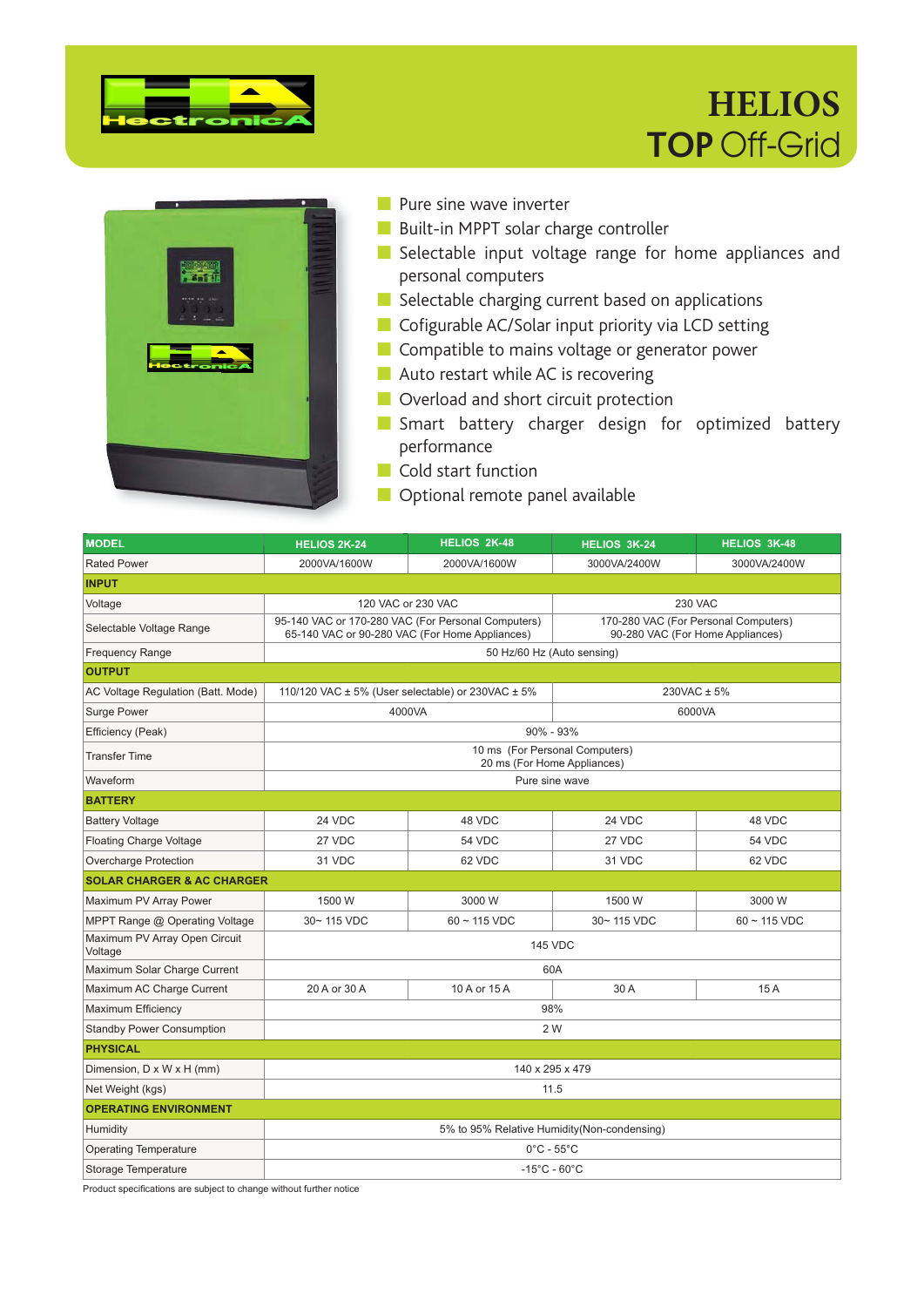

#### **HELIOS PMS** Off-Grid



- **Pure sine wave inverter**
- Built-in MPPT solar charge controller
- Selectable input voltage range for home appliances and personal computers
- Selectable charging current based on applications
- Cofigurable AC/Solar input priority via LCD setting
- Compatible to mains voltage or generator power
- Auto restart while AC is recovering
- Overload and short circuit protection
- Smart battery charger design for optimized battery performance
- Cold start function
- Parallel operation with up to 6 units only available for 4KVA/5KVA
- Optional remote panel available

| <b>MODEL</b>                                    | <b>HELIOS PMS</b><br>$1K-24$                | <b>HELIOS PMS</b><br>$1K-48$                                             | <b>HELIOS PMS</b><br>$2K-24$ | <b>HELIOS PMS</b><br>$3K-24$                                | <b>HELIOS PMS</b><br>3K-48 | <b>HELIOS PMS</b><br>4K | <b>HELIOS PMS</b><br><b>5K</b> |  |
|-------------------------------------------------|---------------------------------------------|--------------------------------------------------------------------------|------------------------------|-------------------------------------------------------------|----------------------------|-------------------------|--------------------------------|--|
| <b>Rated Power</b>                              | 1000VA/800W                                 | 1000VA/1000W                                                             | 2000VA/1600W                 | 3000VA/2400W                                                | 3000VA/2400W               | 4000VA/3200W            | 5000VA/4000W                   |  |
| <b>INPUT</b>                                    |                                             |                                                                          |                              |                                                             |                            |                         |                                |  |
| Voltage                                         |                                             | <b>230 VAC</b>                                                           |                              |                                                             |                            |                         |                                |  |
| Selectable Voltage Range                        |                                             | 170-280 VAC (For Personal Computers)<br>90-280 VAC (For Home Appliances) |                              |                                                             |                            |                         |                                |  |
| <b>Frequency Range</b>                          |                                             | 50 Hz/60 Hz (Auto sensing)                                               |                              |                                                             |                            |                         |                                |  |
| <b>OUTPUT</b>                                   |                                             |                                                                          |                              |                                                             |                            |                         |                                |  |
| <b>AC Voltage Regulation</b><br>(Batt. Mode)    |                                             |                                                                          |                              | 230VAC ± 5%                                                 |                            |                         |                                |  |
| Surge Power                                     |                                             | 2000VA                                                                   | 4000VA                       |                                                             | 6000VA                     | 8000VA                  | 10000VA                        |  |
| Efficiency (Peak)                               |                                             | $90\% - 93\%$                                                            |                              |                                                             | 93%                        |                         |                                |  |
| <b>Transfer Time</b>                            |                                             |                                                                          |                              | 10 ms (For Personal Computers); 20 ms (For Home Appliances) |                            |                         |                                |  |
| Waveform                                        |                                             |                                                                          |                              | Pure sine wave                                              |                            |                         |                                |  |
| <b>BATTERY</b>                                  |                                             |                                                                          |                              |                                                             |                            |                         |                                |  |
| <b>Battery Voltage</b>                          | 24 VDC                                      | 48 VDC                                                                   | 24 VDC                       | 24 VDC                                                      | 48 VDC                     |                         | 48 VDC                         |  |
| <b>Floating Charge Voltage</b>                  | 27 VDC                                      | 54 VDC                                                                   | 27 VDC                       | 27 VDC                                                      | 54 VDC                     | <b>54 VDC</b>           |                                |  |
| Overcharge Protection                           | 31 VDC                                      | 62 VDC                                                                   | 31 VDC                       | 31 VDC                                                      | 62 VDC                     | 60 VDC                  |                                |  |
| <b>SOLAR CHARGER &amp; AC CHARGER</b>           |                                             |                                                                          |                              |                                                             |                            |                         |                                |  |
| Maximum PV Array Power                          | 600W                                        | 900W                                                                     | 600W                         | 600W                                                        | 900W                       |                         | 4000W                          |  |
| MPPT Range @ Operating<br>Voltage               |                                             |                                                                          |                              | 30VDC~66VDC 60VDC~88VDC 30VDC~66VDC 30VDC~66VDC 60VDC~88VDC |                            | 60VDC ~115VDC           |                                |  |
| Maximum PV Array Open<br><b>Circuit Voltage</b> | 75VDC                                       | 102VDC                                                                   | 75VDC                        | 75VDC                                                       | 102VDC                     |                         | <b>145 VDC</b>                 |  |
| Maximum Solar Charge Current                    | 25A                                         | <b>18A</b>                                                               | 25A                          | 25A                                                         | <b>18A</b>                 |                         | 80A                            |  |
| Maximum AC Charge Current                       | 20A                                         | <b>15A</b>                                                               | 30A                          | 30A                                                         | <b>15A</b>                 |                         | 60 A                           |  |
| Maximum Charge Current                          | 25A                                         | 18A                                                                      | 30A                          | 30A                                                         | <b>18A</b>                 | 140A                    |                                |  |
|                                                 |                                             |                                                                          |                              | AC charger and solar charger can't work at the same time.   |                            |                         |                                |  |
| Maximum Efficiency                              |                                             |                                                                          |                              | 98%                                                         |                            |                         |                                |  |
| <b>Standby Power Consumption</b>                |                                             |                                                                          |                              | 2 W                                                         |                            |                         |                                |  |
| <b>PHYSICAL</b>                                 |                                             |                                                                          |                              |                                                             |                            |                         |                                |  |
| Dimension, D x W x H (mm)                       | 120 x 295 x 468<br>100 x 272 x 355          |                                                                          |                              |                                                             |                            |                         |                                |  |
| Net Weight (kgs)                                | 6.8<br>7.0<br>7.4<br>11                     |                                                                          |                              |                                                             |                            |                         |                                |  |
| <b>OPERATING ENVIRONMENT</b>                    |                                             |                                                                          |                              |                                                             |                            |                         |                                |  |
| Humidity                                        | 5% to 95% Relative Humidity(Non-condensing) |                                                                          |                              |                                                             |                            |                         |                                |  |
| <b>Operating Temperature</b>                    | $0^{\circ}$ C - 55 $^{\circ}$ C             |                                                                          |                              |                                                             |                            |                         |                                |  |
| Storage Temperature                             | $-15^{\circ}$ C - 60 $^{\circ}$ C           |                                                                          |                              |                                                             |                            |                         |                                |  |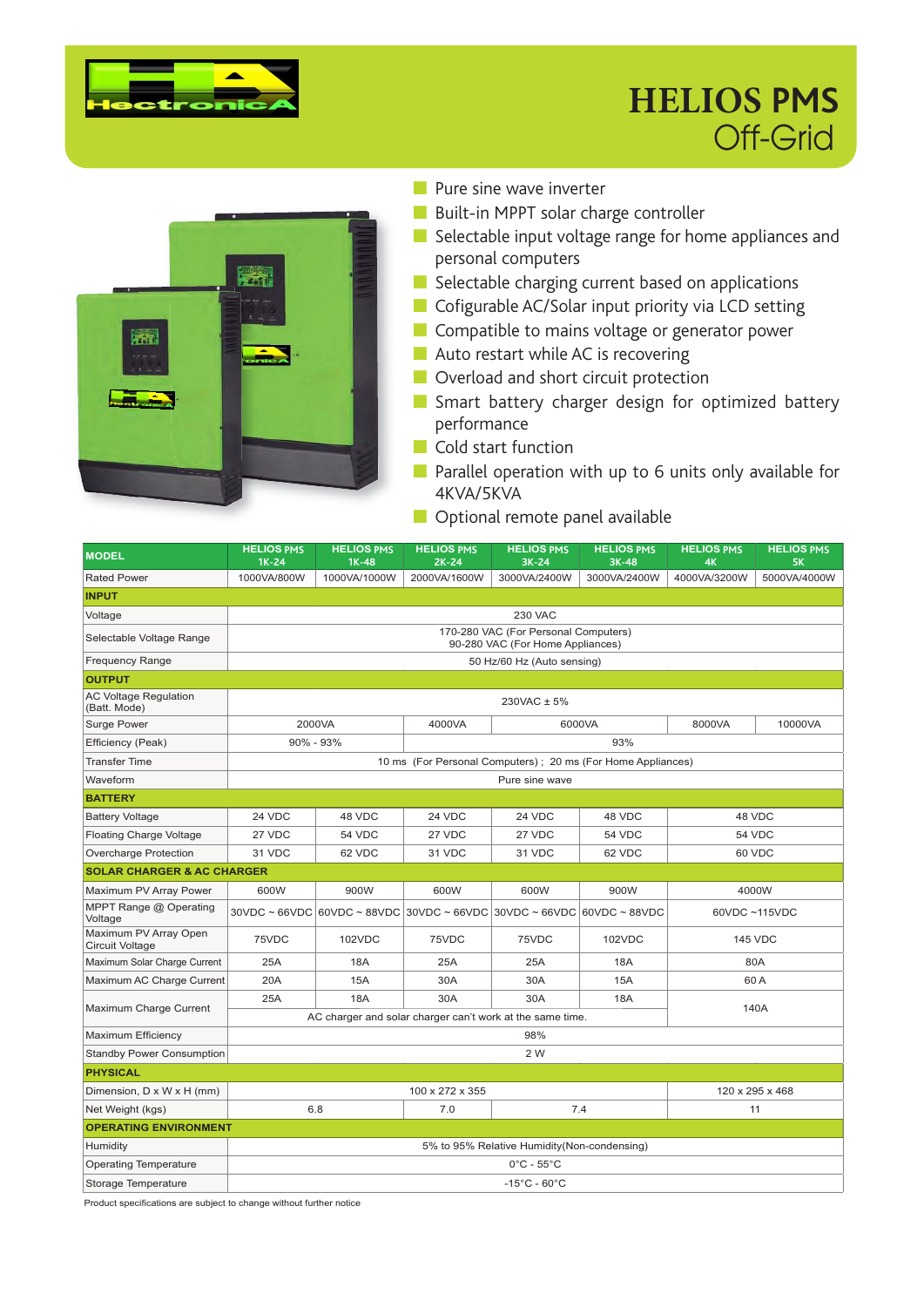

#### **HELIOS MS** Off-Grid



| Waveform                              | Pure sine wave                              |                                    |        |               |       |  |  |  |  |
|---------------------------------------|---------------------------------------------|------------------------------------|--------|---------------|-------|--|--|--|--|
| <b>BATTERY</b>                        |                                             |                                    |        |               |       |  |  |  |  |
| <b>Battery Voltage</b>                | 12 VDC                                      | 24 VDC<br>48 VDC                   |        |               |       |  |  |  |  |
| Floating Charge Voltage               | 13.5 VDC                                    |                                    | 27 VDC | <b>54 VDC</b> |       |  |  |  |  |
| Overcharge Protection                 | 15.5 VDC                                    |                                    | 31 VDC | 60 VDC        |       |  |  |  |  |
| <b>SOLAR CHARGER &amp; AC CHARGER</b> |                                             |                                    |        |               |       |  |  |  |  |
| Maximum PV Array Open Circuit Voltage | 50VDC                                       | 60VDC<br>105VDC                    |        |               |       |  |  |  |  |
| <b>Standby Power Consumption</b>      | 1 W                                         | 2 W                                |        |               | 2W    |  |  |  |  |
| Maxmum Solar Charge Current           | 50A                                         | 50A                                |        | 50 A          |       |  |  |  |  |
| Maximum AC Charge Current             | 20 A<br>30 A                                |                                    | 60 A   |               |       |  |  |  |  |
| Maximum Charge Current                | 50 A                                        |                                    |        |               | 110 A |  |  |  |  |
| <b>PHYSICAL</b>                       |                                             |                                    |        |               |       |  |  |  |  |
| Dimension, D x W x H (mm)             | 95 x 240 x 316                              | 100 x 272 x 355<br>120 x 295 x 468 |        |               |       |  |  |  |  |
| Net Weight (kgs)                      | 5.0                                         | 6.4<br>6.9                         |        | 9.8           | 9.8   |  |  |  |  |
| <b>OPERATING ENVIRONMENT</b>          |                                             |                                    |        |               |       |  |  |  |  |
| Humidity                              | 5% to 95% Relative Humidity(Non-condensing) |                                    |        |               |       |  |  |  |  |
| <b>Operating Temperature</b>          | $0^{\circ}$ C - 55 $^{\circ}$ C             |                                    |        |               |       |  |  |  |  |
| Storage Temperature                   | $-15^{\circ}$ C - 60 $^{\circ}$ C           |                                    |        |               |       |  |  |  |  |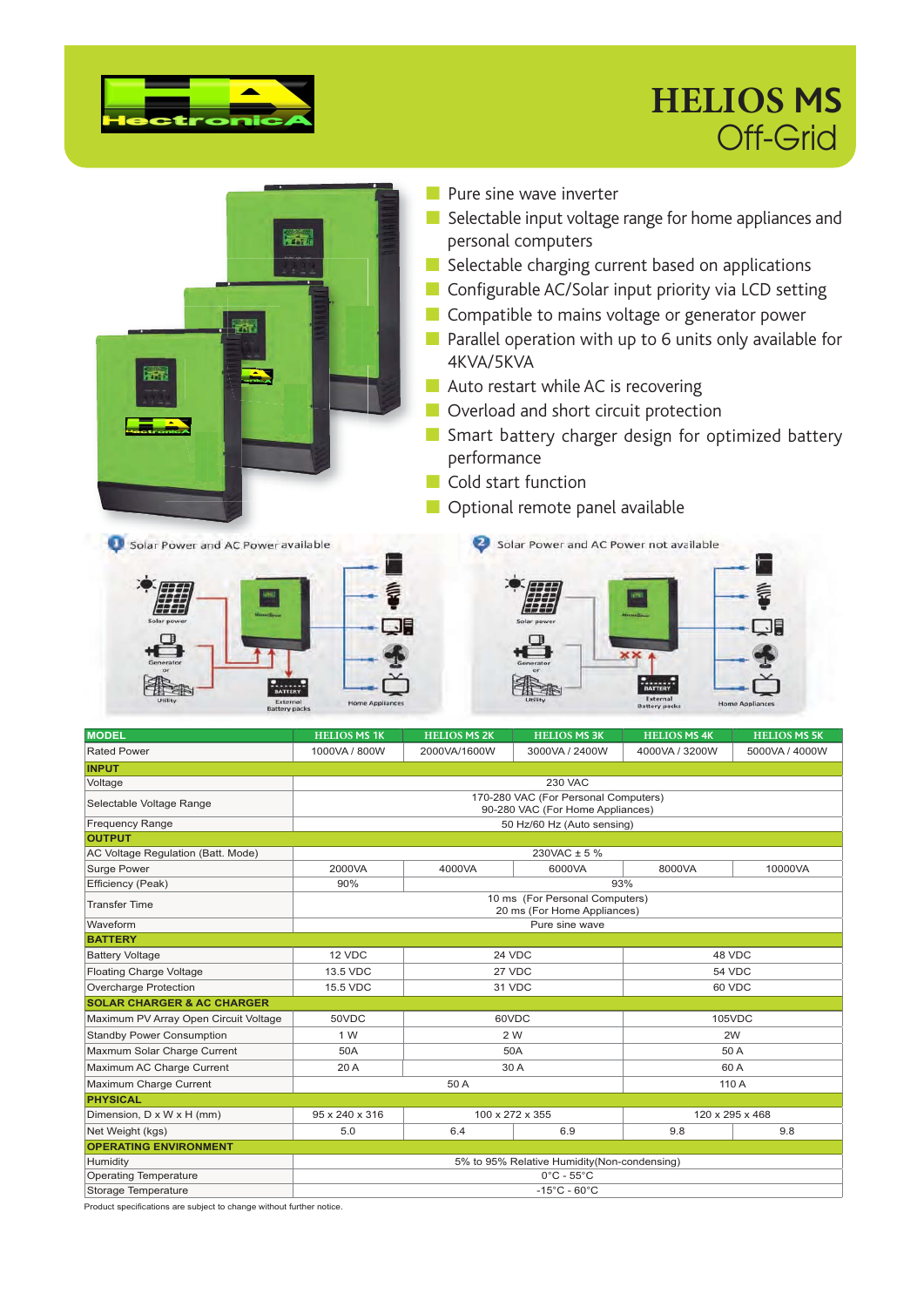

#### **HELIOS EU** Off-Grid



- Pure sine wave inverter
- Enhance AC charger to 60A
- Wide battery input range
- Selectable input voltage range for home appliances and personal computers
- Selectable high power charging current
- Configurable AC/Solar input priority via LCD setting
- Compatible to mains voltage or generator power
- Auto restart while AC is recovering
- Overload and short circuit protection
- Smart battery charger design for optimized battery performance
- Cold start function

| <b>MODEL</b>                          | HELIOS EU 1.5K-12                                                        | HELIOS EU 1.5K-24                                             | <b>HELIOS EU 3K-24</b> |  |  |  |  |  |
|---------------------------------------|--------------------------------------------------------------------------|---------------------------------------------------------------|------------------------|--|--|--|--|--|
| <b>Rated Power</b>                    | 1500VA/1200W                                                             | 3000VA/2400W                                                  |                        |  |  |  |  |  |
| <b>INPUT</b>                          |                                                                          |                                                               |                        |  |  |  |  |  |
| Voltage                               | 220/230/240 VAC                                                          |                                                               |                        |  |  |  |  |  |
| Selectable Voltage Range              | 170-280 VAC (For Personal Computers)<br>90-280 VAC (For Home Appliances) |                                                               |                        |  |  |  |  |  |
| <b>Frequency Range</b>                |                                                                          | 50 Hz/60 Hz (Auto sensing)                                    |                        |  |  |  |  |  |
| <b>OUTPUT</b>                         |                                                                          |                                                               |                        |  |  |  |  |  |
| AC Voltage Regulation (Batt. Mode)    |                                                                          | 220/230/240VAC ± 5%                                           |                        |  |  |  |  |  |
| Surge Power                           |                                                                          | 3000VA                                                        | 6000VA                 |  |  |  |  |  |
| Efficiency (Peak)                     |                                                                          | $90\% \sim 93\%$                                              |                        |  |  |  |  |  |
| <b>Transfer Time</b>                  |                                                                          | 10 ms (For Personal Computers)<br>20 ms (For Home Appliances) |                        |  |  |  |  |  |
| Waveform                              |                                                                          | Pure sine wave                                                |                        |  |  |  |  |  |
| <b>BATTERY</b>                        |                                                                          |                                                               |                        |  |  |  |  |  |
| <b>Battery Voltage</b>                | 12 VDC                                                                   | 24 VDC                                                        |                        |  |  |  |  |  |
| <b>Floating Charge Voltage</b>        | 13.5 VDC<br>27 VDC                                                       |                                                               |                        |  |  |  |  |  |
| Overcharge Protection                 | 16 VDC<br>32 VDC                                                         |                                                               |                        |  |  |  |  |  |
| <b>SOLAR CHARGER &amp; AC CHARGER</b> |                                                                          |                                                               |                        |  |  |  |  |  |
| Maximum PV Array Open Circuit Voltage | <b>50 VDC</b>                                                            | 75 VDC                                                        |                        |  |  |  |  |  |
| Maxmum Solar Charge Current           |                                                                          | 50 A                                                          |                        |  |  |  |  |  |
| Maximum AC Charge Current             |                                                                          | 60A                                                           |                        |  |  |  |  |  |
| Maximum Charge Current                |                                                                          | 110A                                                          |                        |  |  |  |  |  |
| <b>PHYSICAL</b>                       |                                                                          |                                                               |                        |  |  |  |  |  |
| Dimension, D x W x H (mm)             | 100 x 272 x 355                                                          |                                                               |                        |  |  |  |  |  |
| Net Weight (kgs)                      | 6.6                                                                      |                                                               |                        |  |  |  |  |  |
| <b>OPERATING ENVIRONMENT</b>          |                                                                          |                                                               |                        |  |  |  |  |  |
| Humidity                              |                                                                          | 5% to 95% Relative Humidity(Non-condensing)                   |                        |  |  |  |  |  |
| <b>Operating Temperature</b>          | -20 $^{\circ}$ C to 55 $^{\circ}$ C                                      |                                                               |                        |  |  |  |  |  |
| Storage Temperature                   | -30 $^{\circ}$ C to 60 $^{\circ}$ C                                      |                                                               |                        |  |  |  |  |  |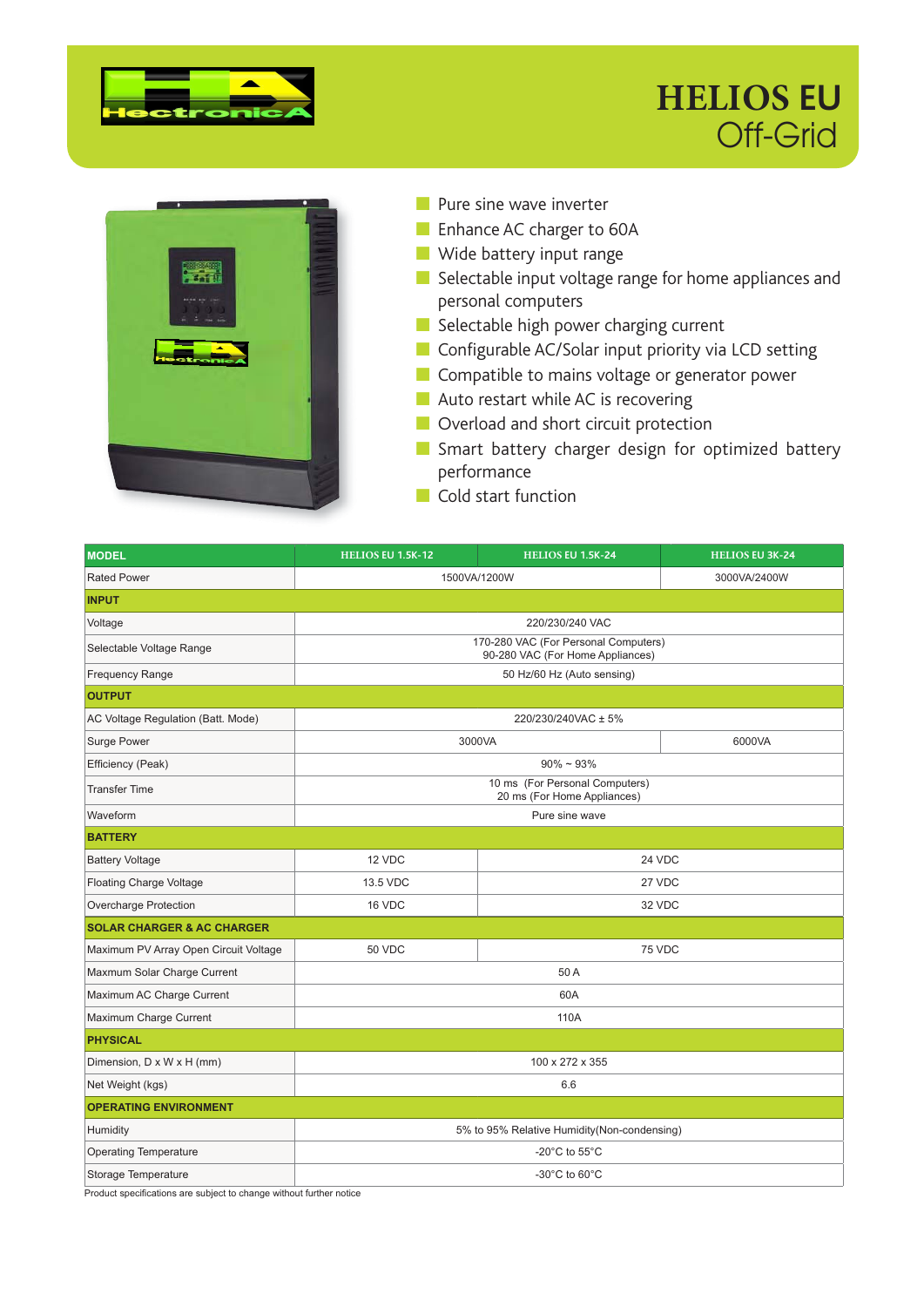

#### **HELIOS TOP DUO/TRI** Off-Grid



| <b>MODEL</b>                                    | <b>HELIOS TOP DUO</b><br>$1.5K-12$                                       | <b>HELIOS TOP DUO</b><br>$1.5K-48$ | <b>HELIOS TOP DUO</b><br>$3K-24$                              | <b>HELIOS TOP DUO</b><br>$3K-48$ | <b>HELIOS TOP DUO</b><br><b>5K</b> | <b>HELIOS TOP DUO</b><br><b>5K</b> |  |
|-------------------------------------------------|--------------------------------------------------------------------------|------------------------------------|---------------------------------------------------------------|----------------------------------|------------------------------------|------------------------------------|--|
| <b>Rated Power</b>                              | 1500VA/1200W<br>5000VA/4000W<br>3000VA/2400W                             |                                    |                                                               |                                  |                                    |                                    |  |
| <b>INPUT</b>                                    |                                                                          |                                    |                                                               |                                  |                                    |                                    |  |
| Voltage                                         | <b>230 VAC</b>                                                           |                                    |                                                               |                                  |                                    |                                    |  |
| Selectable Voltage Range                        | 170-280 VAC (For Personal Computers)<br>90-280 VAC (For Home Appliances) |                                    |                                                               |                                  |                                    |                                    |  |
| <b>Frequency Range</b>                          | 50 Hz/60 Hz (Auto sensing)                                               |                                    |                                                               |                                  |                                    |                                    |  |
| <b>OUTPUT</b>                                   |                                                                          |                                    |                                                               |                                  |                                    |                                    |  |
| <b>AC Voltage Regulation</b><br>(Batt. Mode)    |                                                                          | 230VAC ± 5%                        |                                                               |                                  |                                    |                                    |  |
| <b>Surge Power</b>                              | 3000VA                                                                   |                                    | 6000VA                                                        |                                  | 10000VA                            |                                    |  |
| Efficiency (Peak)                               |                                                                          |                                    | $90\% \sim 93\%$                                              |                                  |                                    |                                    |  |
| <b>Transfer Time</b>                            |                                                                          |                                    | 10 ms (For Personal Computers)<br>20 ms (For Home Appliances) |                                  |                                    |                                    |  |
| Waveform                                        |                                                                          |                                    | Pure sine wave                                                |                                  |                                    |                                    |  |
| <b>BATTERY</b>                                  |                                                                          |                                    |                                                               |                                  |                                    |                                    |  |
| <b>Battery Voltage</b>                          | 12 VDC                                                                   | 48 VDC                             | 24 VDC                                                        | 48 VDC                           | 48 VDC                             | 48 VDC                             |  |
| <b>Floating Charge Voltage</b>                  | 13.5 VDC                                                                 | <b>54 VDC</b>                      | 27 VDC                                                        | <b>54 VDC</b>                    | <b>54 VDC</b>                      | 54 VDC                             |  |
| <b>Overcharge Protection</b>                    | 16 VDC                                                                   | 62 VDC                             | 32 VDC                                                        | 62 VDC                           | 60 VDC                             | 60 VDC                             |  |
| <b>SOLAR CHARGER &amp; AC CHARGER</b>           |                                                                          |                                    |                                                               |                                  |                                    |                                    |  |
| Maximum PV Array Power                          | 1000W                                                                    | 2000W                              | 2000W                                                         | 2000 W                           | 6000W                              | 9000W                              |  |
| MPPT Range @ Operating<br>Voltage               | 15~80 VDC<br>$60 - 90$ VDC<br>30~80 VDC<br>$60 - 90$ VDC<br>60~115Vdc    |                                    |                                                               |                                  |                                    |                                    |  |
| Maximum PV Array Open<br><b>Circuit Voltage</b> |                                                                          | 100 VDC<br><b>145 VDC</b>          |                                                               |                                  |                                    |                                    |  |
| Maximum Solar Charge<br>Current                 | 80A                                                                      | 40A                                | 80A                                                           | 40A                              | 120A                               | 180A                               |  |
| Maximum AC Charge<br>Current                    |                                                                          | 60A                                |                                                               |                                  |                                    |                                    |  |
| Maximum Charge Current                          | 140 A                                                                    | 100 A                              | 140 A                                                         | 100 A                            | 180 A                              | 240 A                              |  |
| Maximum Efficiency                              | 98%                                                                      |                                    |                                                               |                                  |                                    |                                    |  |
| <b>PHYSICAL</b>                                 |                                                                          |                                    |                                                               |                                  |                                    |                                    |  |
| Dimension, D x W x H (mm)                       | 124 x 272 x 400<br>194 x 295 x 455                                       |                                    |                                                               |                                  |                                    |                                    |  |
| Net Weight (kgs)                                | 8.0<br>16<br>17                                                          |                                    |                                                               |                                  |                                    |                                    |  |
| <b>OPERATING ENVIRONMENT</b>                    |                                                                          |                                    |                                                               |                                  |                                    |                                    |  |
| Humidity                                        |                                                                          |                                    | 5% to 95% Relative Humidity (Non-condensing)                  |                                  |                                    |                                    |  |
| <b>Operating Temperature</b>                    | -20 $^{\circ}$ C to 55 $^{\circ}$ C                                      |                                    |                                                               |                                  |                                    |                                    |  |
| Storage Temperature                             | $-30^{\circ}$ C to 60 $^{\circ}$ C                                       |                                    |                                                               |                                  |                                    |                                    |  |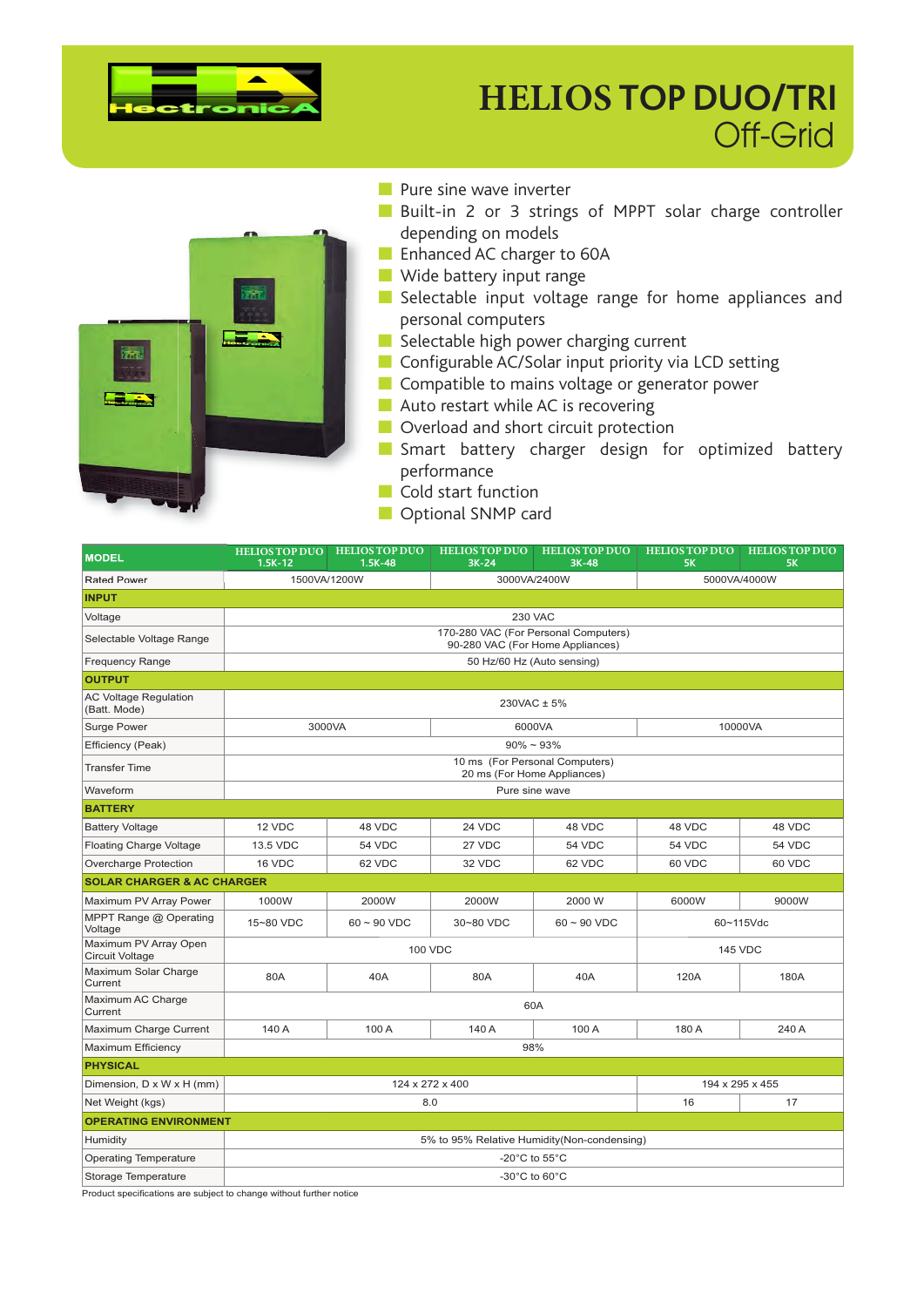

#### **AETON On-Grid Inverter with Energy Storage**



Pure sine wave output

- Self-consumption and Feed-in to the grid
- Programmable supply priority for PV, Battery or Grid
- User-adjustable battery charging current suits different types of batteries
- Programmable multiple operation modes: Grid-tie, off-grid and grid-tie with backup
- Built-in timer for various mode of on/off operation
- Multiple communication for USB, RS-232, Modbus and SNMP
- Monitoring software for real-time status display and control

Is a flexible and intelligent hybrid inverter which utilizes solar power, AC utility, and battery power source to supply continuous power. It's a simple and smart solar power storage system for home users to either store energy into a battery and wait for night-time usage or use for self-consumption first depending on demands. Priority for power source can be programmed and set up through smart software. During night time or power failure, it will automatically extract power from the battery. In this way, it will reduce dependence on the utility.



| <b>MODEL</b>                                   | <b>AETON 2KW</b>     | <b>AETON 3KW MPPT</b>    | <b>AETON 5KW</b>        | <b>AETON 5KW MPPT</b>   | <b>AETON 3P 10KW</b>                           |  |  |
|------------------------------------------------|----------------------|--------------------------|-------------------------|-------------------------|------------------------------------------------|--|--|
| <b>PHASE</b>                                   |                      | 1-phase in / 1-phase out |                         |                         | 3-phase in / 3-phase out                       |  |  |
| <b>MAXIMUM PV INPUT POWER</b>                  | 2250 W               | 4500 W                   | 5000 W                  | 10000 W                 | 14850W                                         |  |  |
| <b>RATED OUTPUT POWER</b>                      | 2000 W               | 3000 W                   | 5000 W                  | 5000 W                  | 10000 W                                        |  |  |
| <b>MAXIMUM CHARGING POWER</b>                  |                      | 1200 W                   | 1500 W                  | 4800 W                  | 9600 W                                         |  |  |
| <b>GRID-TIE OPERATION</b>                      |                      |                          |                         |                         |                                                |  |  |
| <b>PV INPUT (DC)</b>                           |                      |                          |                         |                         |                                                |  |  |
| Nominal DC Voltage / Maximum DC Voltage        | 300 VDC / 350 VDC    | 360 VDC / 500 VDC        |                         | 720 VDC / 900 VDC       | 720 VDC / 900 VDC                              |  |  |
| Start-up Voltage / Initial Feeding Voltage     | 80 VDC / 120 VDC     | 116 VDC / 150 VDC        |                         | 225 VDC / 250 VDC       | 320 VDC / 350 VDC                              |  |  |
| <b>MPP Voltage Range</b>                       | 120 VDC ~ 320 VDC    | 250 VDC ~ 450 VDC        | 277 VDC ~ 450 VDC       | 250 VDC ~ 850 VDC       | 400 VDC $\sim$ 800 VDC                         |  |  |
| Number of MPP Trackers / Maximum Input Current | $1/1 \times 15$ A    | $1/1 \times 18$ A        |                         | $2/2 \times 10$ A       | $2/2 \times 18.6$ A                            |  |  |
| <b>GRID OUTPUT (AC)</b>                        |                      |                          |                         |                         |                                                |  |  |
| Nominal Output Voltage                         | 101/110/120/127 VAC  |                          | 208/220/230/240 VAC     |                         | 230 VAC (P-N) / 400 VAC (P-P)                  |  |  |
| Output Voltage Range                           | 88 - 127 VAC*        |                          | 184 - 265 VAC*          |                         | 184 - 265 VAC* per phase                       |  |  |
| Nominal Output Current                         | 18 A                 | 13A                      | 21A                     | 21A                     | 14.5A per phase                                |  |  |
| Power Factor                                   |                      | > 0.99                   |                         |                         |                                                |  |  |
| <b>EFFICIENCY</b>                              |                      |                          |                         |                         |                                                |  |  |
| Maximum Conversion Efficiency (DC/AC)          | 95%                  | 96%                      |                         |                         |                                                |  |  |
| European Efficiency@ Vnominal                  | 94%                  | 95%                      |                         |                         |                                                |  |  |
| <b>OFF-GRID OPERATION</b>                      |                      |                          |                         |                         |                                                |  |  |
| <b>AC INPUT</b>                                |                      |                          |                         |                         |                                                |  |  |
| AC Start-up Voltage/Auto Restart Voltage       | 60 - 70 VAC / 85 VAC |                          | 120 - 140 VAC / 180 VAC |                         | 120 - 140 VAC per phase<br>/ 180 VAC per phase |  |  |
| Acceptable Input Voltage Range                 | 80 - 130 VAC         |                          | 170 - 280 VAC           |                         | 170 - 280 VAC per phase                        |  |  |
| Maximum AC Input Current                       |                      | 30 A                     |                         |                         | 40 A                                           |  |  |
| <b>PV INPUT (DC)</b>                           |                      |                          |                         |                         |                                                |  |  |
| Maximum DC Voltage                             | 350 VDC              | 500 VDC                  | 500 VDC                 | 900 VDC                 | 900 VDC                                        |  |  |
| <b>MPP Voltage Range</b>                       | 150 VDC ~ 320 VDC    | 250 VDC ~ 450 VDC        | 277 VDC ~ 450 VDC       | 250 VDC ~ 850 VDC       | 400 VDC $\sim$ 800 VDC                         |  |  |
| Number of MPP Trackers / Maximum Input Current | $1/1 \times 15A$     | $1/1 \times 18$ A        | $1/1 \times 18$ A       | $2/2 \times 10A$        | $2/2 \times 18.6$ A                            |  |  |
| <b>BATTERY MODE OUTPUT (AC)</b>                |                      |                          |                         |                         |                                                |  |  |
| Nominal Output Voltage                         | 101/110/120/127 VAC  | 202/208/220/230/240 VAC  | 220/230/240 VAC         | 202/208/220/230/240 VAC | 230 VAC (P-N) / 400 VAC (P-P)                  |  |  |
| Output Waveform                                |                      | Pure Sinewave            |                         |                         |                                                |  |  |
| Efficiency (DC to AC)                          | 90%                  | 93%                      |                         |                         | 91%                                            |  |  |